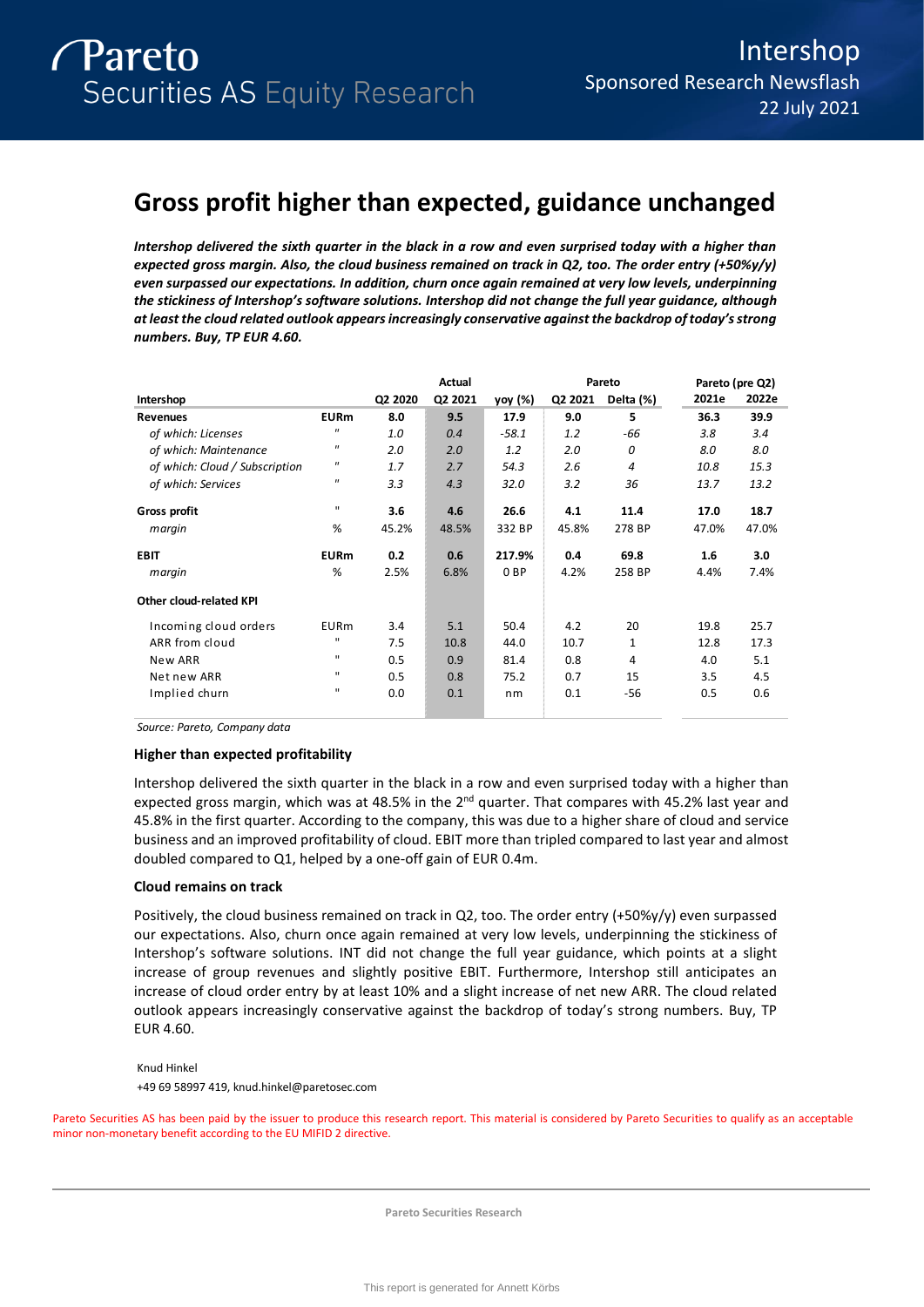## **Disclaimer and legal disclosures**

#### **Origin of the publication or report**

This publication or report originates from Pareto Securities AS, reg. no. 956 632 374 (Norway), Pareto Securities AS, Frankfu rt branch, reg. no. DE 320 965 513 / HR B 109177 (Germany) or Pareto Securities AB, reg. no. 556206-8956 (Sweden) (together the Group Companies or the "Pareto Securities Group") acting through their common unit Pareto Securities Research. The Group Companies are<br>supervised by the Financial

## **Content of the publication or report**

This publication or report has been prepared solely by Pareto Securities Research.

Opinions or suggestions from Pareto Securities Research may deviate from recommendations or opinions presented by other departments or companies in the Pareto Securities Group. The reason may typically be the result of differing time horizons, methodologies, contexts or other factors.

#### **Sponsored research**

Please note that if this report is labelled as "sponsored research" on the front page, Pareto Securities has entered into an agreement with the company about the preparation of research reports and<br>receives compensation fr research is however commissioned for and paid by the company and such material is considered by Pareto Securities to qualify as an acceptable minor non-monetary benefit according to the EU MiFID II Directive.

#### **Basis and methods for assessment**

Opinions and price targets are based on one or more methods of valuation, for instance cash flow analysis, use of multiples, behavioral technical analyses of underlying market movements in combination with considerations of the market situation and the time horizon. Key assumptions of forecasts, price targets and projections in research cited or reproduced appear in the research material from the named sources. The date of publication appears from the research material cited or reproduced. Opinions and estimates may be updated in subsequent versions of the publication or report, provided that the relevant company/issuer is treated anew in such later versions of the publication or report.

Pareto Securities Research may provide credit research with more specific price targets based on different valuation methods, including the analysis of key credit ratios and other factors describing the securities creditworthiness, peer group analysis of securities with similar creditworthiness and different DCF-valuations. All descriptions of loan agreement structures and loan agreement features are obtained from sources which Pareto Securities Research believes to be reliable, but Pareto Securities Research does not represent or warrant their accuracy. Be aware that investors should go through the specific complete loan agreement before investing in any bonds and not base an investment decision based solely on information contained in this publication or report.

Pareto Securities Research has no fixed schedule for updating publications or reports.

Unless otherwise stated on the first page, the publication or report has not been reviewed by the issuer before dissemination. In instances where all or part of a report is presented to the issuer prior to publication, the purpose is to ensure that facts are correct.

### **Validity of the publication or report**

All opinions and estimates in this publication or report are, regardless of source, given in good faith and may only be valid as of the stated date of this publication or report and are subject to change without notice

#### **No individual investment or tax advice**

The publication or report is intended only to provide general and preliminary information to investors and shall not be construed as the basis for any investment decision. This publication or report has<br>been prepared by Pa recommendation of particular financial instruments or strategies and thus it does not provide individually tailored investmen t advice, and does not take into account the individual investor's particular financial situation, existing holdings or liabilities, investment knowledge and experience, investment objective and horizon or risk profile and preferences. The investor must particularly ensure the suitability of an investment as regards his/her financial and fiscal situation and investment objectives. The investor bears the risk of losses in connection with an investment.

Before acting on any information in this publication or report, we recommend consulting your financial advisor.

The information contained in this publication or report does not constitute advice on the tax consequences of making any particular investment decision. Each investor shall make his/her own appraisal of the tax and other financial merits of his/her investment.

#### **Sources**

This publication or report may be based on or contain information, such as opinions, recommendations, estimates, price targets and valuations which emanate from Pareto Securities Research' analysts or representatives, publicly available information, information from other units or companies in the Group Companies, or other named sources.

To the extent this publication or report is based on or contains information emanating from other sources ("Other Sources") than Pareto Securities Research ("External Information"), Pareto Securities Research has deemed the Other Sources to be reliable but neither the companies in the Pareto Securities Group, others associated or affiliated with said companies nor any other person, guarantee the accuracy, adequacy or completeness of the External Information.

#### **Ratings**

| Equity ratings: | "Buy"  | Pareto Securities Research expects this financial instrument's total return to exceed 10% over the next 12 months                   |
|-----------------|--------|-------------------------------------------------------------------------------------------------------------------------------------|
|                 | "Hold" | Pareto Securities Research expects this financial instrument's total return to be between -10% and 10% over the next 12 months      |
|                 | "Sell" | Pareto Securities Research expects this financial instrument's total return to be negative by more than 10% over the next 12 months |

**Analysts Certification**<br>The research analystis) whose name(s) appear on research reports prepared by Pareto Securities Research certify that: (i) all of the views expressed in the research report accurately reflect their "Hold"<br>Pareto Securities Research expects this financial instrument's total return to be between -10% and 10% over the next 12 months<br>Analysts Certification<br>The research analyst(s) whose name(s) appear on research reports research analysts in research reports that are prepared by Pareto Securities Research.

The research analysts whose names appears on research reports prepared by Pareto Securities Research received compensation that is based upon various factors including Pareto Securities' total revenues, a portion of which are generated by Pareto Securities' investment banking activities.

#### **Limitation of liability**

Pareto Securities Group or other associated and affiliated companies assume no liability as regards to any investment, divest ment or retention decision taken by the investor on the basis of this publication or report. In no event will entities of the Pareto Securities Group or other associated and affiliated companies be liable for direct, indirect or incidental, special or consequential damages resulting from the information in this publication or report.

Neither the information nor any opinion which may be expressed herein constitutes a solicitation by Pareto Securities Research of purchase or sale of any securities nor does it constitute a solicitation to any person in any jurisdiction where solicitation would be unlawful. All information contained in this research report has been compiled from sources believed to be reliable. However, no representation or warranty, express or implied, is made with respect to the completeness or accuracy of its contents, and it is not to be relied upon as authoritative.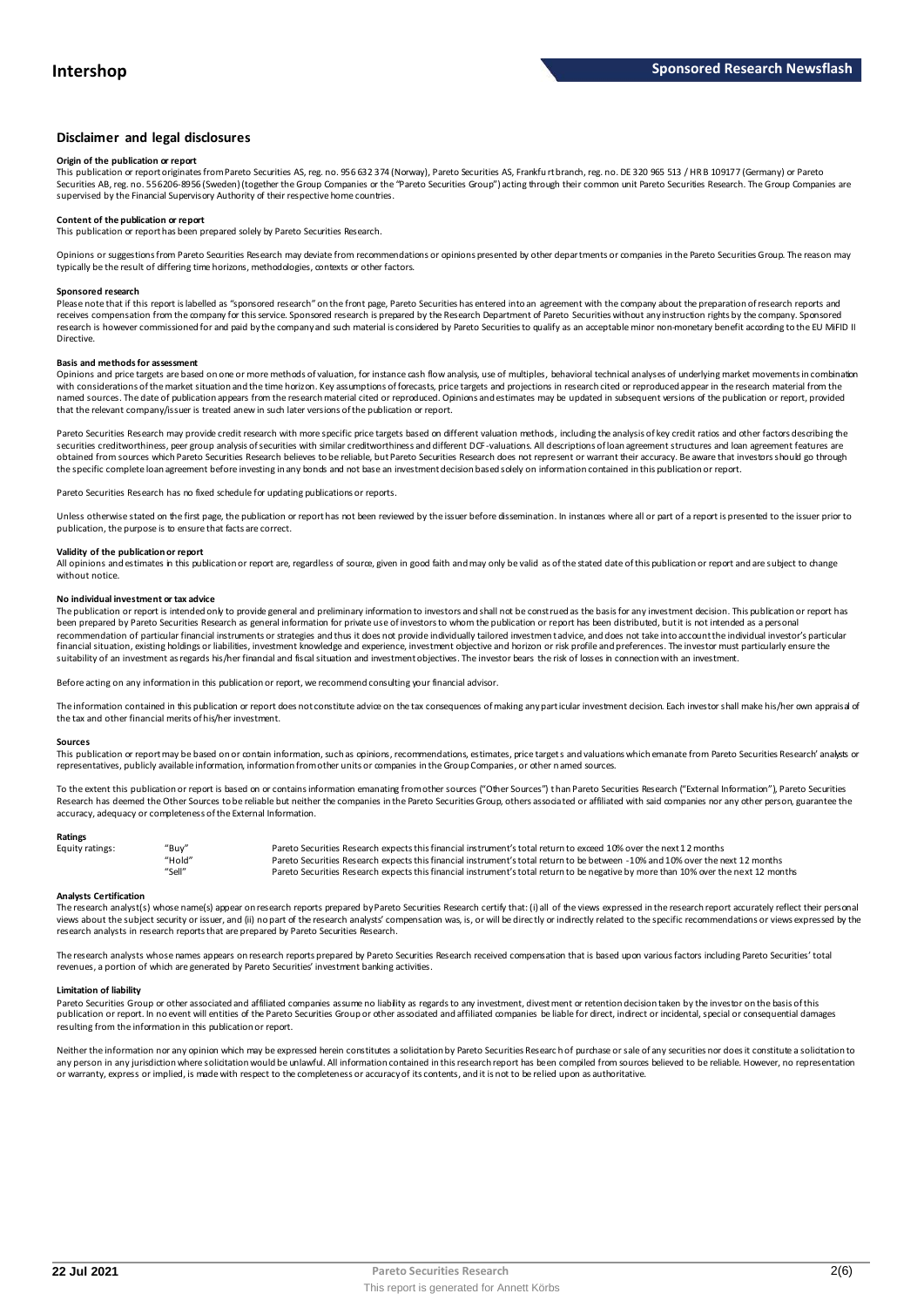#### **Risk information**

The risk of investing in certain financial instruments, including those mentioned in this document, is generally high, as their market value is exposed to a lot of different factors such as the operational and financial conditions of the relevant company, growth prospects, change in interest rates, the economic and political environment, foreign exchange rates, shifts in market sentiments etc. Where an investment or security is denominated in a different currency to the investor's currency of reference, changes in rates of exchange may have an adverse effect on the value, price or income of or from that investment to the investor. Past performance is not a guide to future performance. Estimates of future performance are based on assumptions that may not be realized. When investing in individual shares, the investor may lose all or part of the investments.

#### **Conflicts of interest**

Companies in the Pareto Securities Group, affiliates or staff of companies in the Pareto Securities Group, may perform services for, solicit business from, make a market in, hold long or short positions in, or otherwise be interested in the investments (including derivatives) of any company mentioned in the publication or report.<br>In addition Pareto Securities Group, or affiliates, may from time to time have a broking, advisory o

acting as that company's official or sponsoring broker and providing investment banking or other financial services. It is the policy of Pareto to seek to act as corporate adviser or broker to some of the companies which are covered by Pareto Securities Research. Accordingly companies covered in any Research may be the subject o f marketing initiatives by the Investment Banking Department.

To limit possible conflicts of interest and counter the abuse of inside knowledge, the analysts of Pareto Securities Research are subject to internal rules on sound ethical conduct, the management of inside information, handling of unpublished research material, contact with other units of the Group Companies and personal account dealing. The internal rules have been prepared in accordance with applicable legislation and relevant industry standards. The object of the internal rules is for example to ensure that no analyst will abuse or cause others to abuse confidential information. It is the policy of Pareto Securities Research that no link exists between revenues from capital markets activities and individual analyst remuneration. The Group Companies are members of national stockbrokers' associations in each of the countries in which the Group Companies have their head offices. Internal rules have been developed in accordance with recommendations issued by the stockbrokers associations. This material has been prepared following the Pareto Securities Conflict of Interest Policy.

The guidelines in the policy indude rules and measures aimed at achieving a sufficient degree of independence between various departments, business areas and sub-business areas within the Pareto Securities Group in order to, as far as possible, avoid conflicts of interest from arising between such departments, business areas and sub-business areas as well as their customers. One purpose of such measures is to restrict the flow of information between certain business areas and sub-business areas within the Pareto Securities Group, where conflicts of interest may arise and to safeguard the inpartialness of the empl The guidelines in the policy indude rules and measures aimed at achieving a sufficient degree of independence between various departments, business areas and sub-business areas within the Pareto<br>Securities Group in order t Pareto Securities Group rules concerning contacts with covered companies and rules concerning personal account trading carried out by analysts.

#### **Distribution restriction**

The securities referred to in this publication or report may not be eligible for sale in some jurisdictions and persons into whose possession this document comes should inform themselves about and observe Pareto Securities Group rules concerning contacts with covered companies and rules concerning personal account trading carried out by analysts.<br>Distribution restriction<br>The securities referred to in this publication or rep Authority (FCA).

This research is only intended for and may only be distributed to institutional investors in the United States and U.S entities seeking more information about any of the issuers or securities discussed in this report should contact Pareto Securities Inc. at 150 East 52nd Street, New York, NY 10022, Tel. 212 829 4200.

Pareto Securities Inc. is a broker-dealer registered with the U.S. Securities and Exchange Commission and is a member of FINRA & SIPC. U.S. To the extent required by applicable U.S. laws and regulations, Pareto Securities Inc. accepts responsibilityfor the contents of this publication. Investment products provided by or through Pareto Securities Inc. or Pareto Securities Research are not FDIC insured, may lose<br>value and ar sale or subscription, nor shall it or any part of it form the basis of or be relied on in connection with any contract or commitment whatsoever. The securities of non-U.S. issuers may not be registered with or subject to SEC reporting and other requirements. The information available about non-U.S. companies may be limited, and non-U.S. companies are generally not subject to the same unifom auditing and<br>reporting standards as U some non-U.S. companies may not be as liquid as securities of comparable U.S. companies. Fluctuations in the values of national currencies, as well as the potential for governmental restrictions on currency movements, can significantly erode principal and investment returns.

Pareto Securities Research may have material conflicts of interest related to the production or distribution of this research report which, with regard to Pareto Securities Research, are disclosed herein.

#### **Distribution in Singapore**

Pareto Securities Pte Ltd holds a Capital Markets Services License is an exempt financial advisor under Financial Advisers Ac t, Chapter 110 ("FAA") of Singapore and a subsidiary of Pareto Securities AS.

This report is directed solely to persons who qualify as "accredited investors", "expert investors" and "institutional investors" as defined in section 4A(1) Securities and Futures Act, Chapter 289 ("SFA") **Distribution in Singapore**<br>Pareto Securities Pte Ltd holds a Capital Markets Services License is an exempt financial advisor under Financial Advisers Act, Chapter 110 ("FAA") of Singapore and a subsidiary of Pareto Securi person. You should seek advice from a financial adviser regarding the suitability of any product referred to in this report, taking into account your specific financial objectives, financial situation or particular needs before making a commitment to purchase any such product. Please contact Pareto Securities Pte Ltd, 16 Collyer Quay, # 2 7-02 Income at Raffles, Singapore 049318, at +65 6408 9800 in matters arising<br>from, or in connec needs before making a commitment to purchase any such product. Please contact Pareto Securities Pte Ltd, 16 Collyer Quay, # 2 7-02 Income at Raffles, Singapore 049318, at +65 6408 9800 in matters arisin<br>from, or in connect

#### **Additional provisions on Recommendations distributed in the Canada**

That may be described herein. This research report are advised that this research report is not, and under no circumstances is it to be construed as an offer to sell or a solicitation of or an offer to buy any securities<br>t securities. No securities commission or similar regulatory authority in Canada has reviewed or in any way passed upon this research report or the merits of any securities described or discussed herein and any representation to the contrary is an offence. Any securities described or discussed within this research report may only be distributed in Canada in accordance with applicable provincial and territorial securities laws. Any offer or sale in Canada of the securities described or discussed herein will be made only under an exemption from the requirements to file a prospectus with the relevant Canadian securities regulators and only bya dealer properly registered under applicable securities laws or, alternatively, pursuant to an exemption from the dealer registration requirement in the relevant province or<br>territory of C construed as being tailored to the needs of the recipient. Canadian recipients are advised that Pareto Securities AS, its affiliates and its authorized agents are not responsible for, nor do they accept, any liability whatsoever for any direct or consequential loss arising from any use of this research report or the information contained herein.

#### **Distribution in United Kingdom**

financial promotion in s21 of the Financial Services and Markets Act 2000 in reliance on provision in the FPO.

This publication is issued for the benefit of persons who qualify as eligible counterparties or professional dients and should be made available only to such persons and is exempt from the restriction on<br>financial promotio **Copyright**<br>This publication or report may not be mechanically duplicated, photomoied or otherwise reproduced, in full or in part, under annlicable copyright laws. Any infringement of Pareto Sequities Research's copyright can be pursued legally whereby the infringer will be held liable for any and all losses and expenses incurred by the infringement.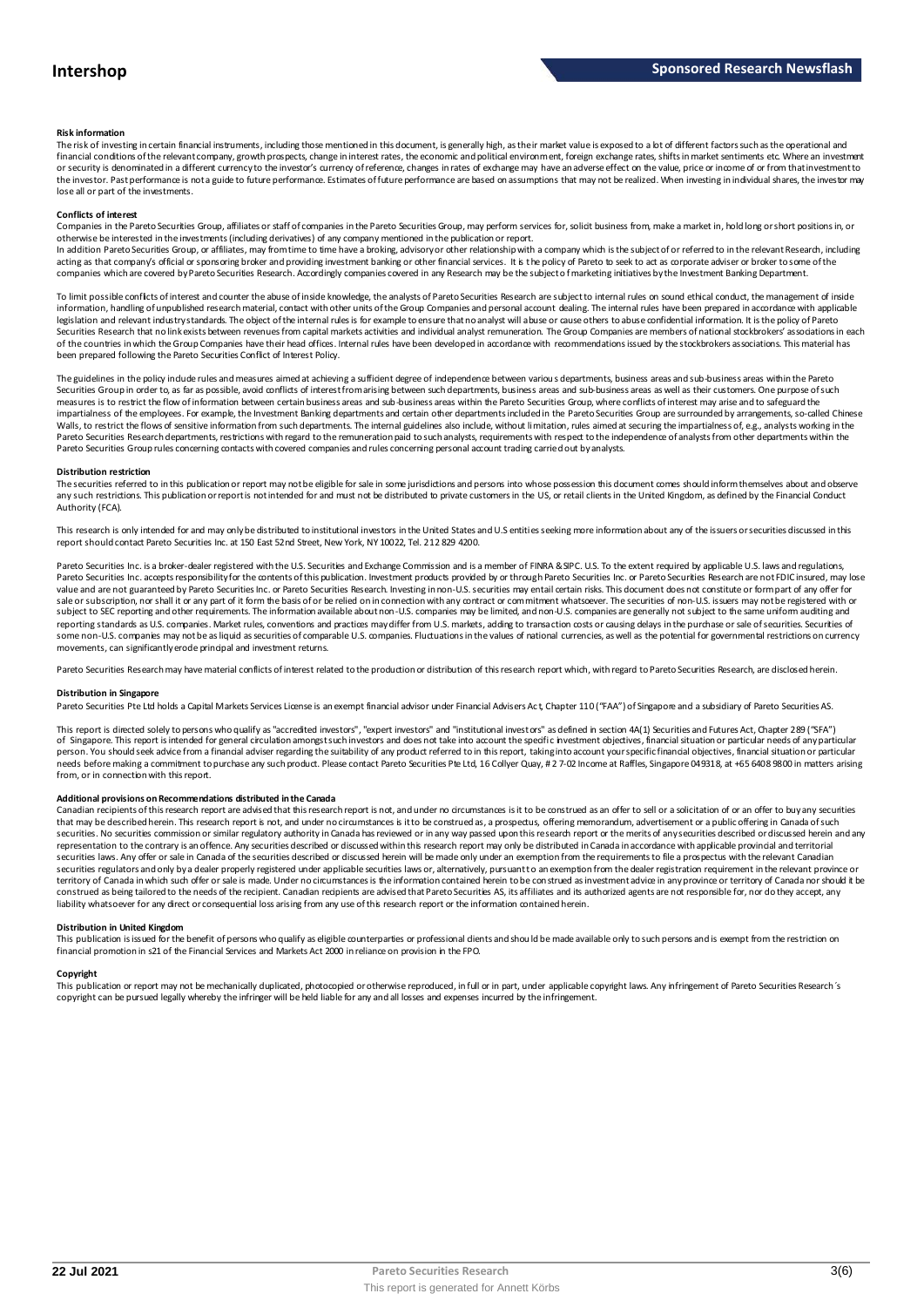## **Appendix A**

Disclosure requirements in accordance with Commission Delegated Regulation (EU) 2016/958 and the FINRA Rule 2241

|                                                                                              |                                       |        | Disclosure requirements in accordance with Commission Delegated Regulation (EU) 2016/958 and the FINRA Rule 2241                                                                                           |                             |       |  |
|----------------------------------------------------------------------------------------------|---------------------------------------|--------|------------------------------------------------------------------------------------------------------------------------------------------------------------------------------------------------------------|-----------------------------|-------|--|
| any company where a recommendation has been produced or distributed by Pareto Securities AS. |                                       |        | The below list shows companies where Pareto Securities AS - together with affiliated companies and/or persons - owns a net long position of the shares exceeding 0,5% of the total issued share capital in |                             |       |  |
| Companies                                                                                    | No. of shares Holdings in % Companies |        |                                                                                                                                                                                                            | No. of shares Holdings in % |       |  |
| ArcticZymes Technologies                                                                     | 598,575                               | 1.24%  | SpareBank 1Ringerike Hadeland                                                                                                                                                                              | 100,000                     | 0.64% |  |
| Bonheur                                                                                      | 241.145                               | 0.57%  | Sparebank 1SMN                                                                                                                                                                                             | 1875.442                    | 1.44% |  |
| <b>DOF</b>                                                                                   | 2.366.346                             | 0.75%  | Sparebank 1SR-Bank                                                                                                                                                                                         | 1.850.014                   | 0.72% |  |
| Pareto Bank                                                                                  | 16.235.830                            | 23.38% | SpareBank 1Østfold Akershus                                                                                                                                                                                | 1.215.116                   | 9.81% |  |
| Quantafuel                                                                                   | 1.119.887                             | 0.89%  | SpareBank 1Østlandet                                                                                                                                                                                       | 3,825,292                   | 3.60% |  |
| Sandnes Sparebank                                                                            | 126.013                               | 0.55%  | Sparebanken Møre                                                                                                                                                                                           | 305.239                     | 3.09% |  |
| Selvaag Bolig                                                                                | 3,176,925                             | 3.39%  | Sparebanken Sør                                                                                                                                                                                            | 433.744                     | 2.77% |  |
| SpareBank 1BV                                                                                | 1,771,308                             | 2.81%  | Sparebanken Vest                                                                                                                                                                                           | 6.805.073                   | 6.34% |  |
| Sparebank 1Nord-Norge                                                                        | 4.144.124                             | 4.13%  |                                                                                                                                                                                                            |                             |       |  |

Pareto Securities AS may hold financial instruments in companies where a recommendation has been produced or distributed by Breto Securities AS in connection with rendering investment services, including Market Making.

|                          | Analyst     | Total     |                       | Analyst     | Total    |                             | Analyst     | Total     |
|--------------------------|-------------|-----------|-----------------------|-------------|----------|-----------------------------|-------------|-----------|
| Company                  | holdings*   | holdings  | Company               | holdings*   | holdings | Company                     | holdings*   | holdings  |
| AF Gruppen               | $\mathsf 0$ | 1,825     | Fjordkraft Holding    | 0           | 12,855   | Panoro Energy               | $\mathsf 0$ | 30,344    |
| Aker ASA                 | 500         | 2,405     | <b>Flex LNG</b>       | $\mathbf 0$ | 3.532    | Pareto Bank                 | $\mathbf 0$ | 2,412,220 |
| Aker BP                  | 0           | 23,631    | Frontline             | $\Omega$    | 78,708   | Pexip Holding               | $^{\circ}$  | 62,433    |
| Aker Carbon Capture      | 0           | 120,621   | Gjensidige Forsikring | $\mathbf 0$ | 7,723    | PGS                         | $\mathsf 0$ | 11,676    |
| Aker Offshore Wind       | 0           | 165,278   | Golden Ocean Group    | $\mathbf 0$ | 1.433    | <b>Protector Forsikring</b> | $\mathbf 0$ | 12.000    |
| Aker Solutions           | 0           | 3,728     | Grieg Seafood         | $\Omega$    | 8,907    | Quantafuel                  | 0           | 1,119,887 |
| American Shipping Co.    | 0           | 13,300    | Hafnia Ltd.           | $\Omega$    | 10,000   | <b>REC Silicon</b>          | $\mathbf 0$ | 36,816    |
| Aprila Bank ASA          | 0           | 22,675    | Huddly                | $\Omega$    | 988,874  | SalM ar                     | $\mathbf 0$ | 2,709     |
| Archer                   | 0           | 30,170    | Hunter Group ASA      | $\Omega$    | 308,500  | Salmon Evolution            | 0           | 100,000   |
| ArcticZymes Technologies | 0           | 598,575   | HydrogenPro           | $\Omega$    | 37,552   | Sandnes Sparebank           | $\Omega$    | 124,013   |
| Atlantic Sapphire        | 0           | 13.610    | Ice Fish Farm         | $\Omega$    | 2.000    | Scatec                      | $^{\circ}$  | 20,412    |
| Austevoll Seafood        | 0           | 29,235    | ice Group ASA         | $\Omega$    | 200,000  | Seadrill Ltd                | $\mathbf 0$ | 6,215     |
| A vance Gas              | 0           | 3,362     | Kalera                | $\mathbf 0$ | 53,027   | Selvaag Bolig               | $\mathbf 0$ | 52,050    |
| <b>B2Holding AS</b>      | $\mathbf 0$ | 20,075    | Kitron                | $\mathbf 0$ | 18,386   | Sparebank 1 Nord-Norge      | $^{\circ}$  | 3,350     |
| <b>BASF</b>              | 270         | 270       | Komplett Bank         | $\mathbf 0$ | 101,400  | Sparebank 1 SM N            | $\mathbf 0$ | 12,740    |
| <b>Belships</b>          | 0           | 17,965    | Kongsberg Gruppen     | $\Omega$    | 36,023   | Sparebank 1 SR-Bank         | $\Omega$    | 8,505     |
| Bonheur                  | 0           | 32,275    | <b>KWS</b>            | 75          | 75       | SpareBank 1Østfold Akershus | $\mathsf 0$ | 1,252     |
| Borregaard ASA           | 0           | 650       | Lerøy Seafood Group   | $\mathbf 0$ | 40,478   | SpareBank 1Østlandet        | $\mathbf 0$ | 8,621     |
| <b>Bouvet</b>            | 0           | 2,940     | M ercell              | $\Omega$    | 23,038   | Sparebanken Sør             | $^{\circ}$  | 16,435    |
| <b>BRAbank</b>           | 0           | 74,607    | Mowi                  | $\mathbf 0$ | 3,761    | Sparebanken Vest            | $\Omega$    | 16,735    |
| <b>BW Energy</b>         | 0           | 55.050    | MPC Container Ships   | $\mathbf 0$ | 39.437   | Sparebanken Øst             | $\mathbf 0$ | 1.500     |
| <b>BW Offshore</b>       | 0           | 16,076    | Nordic Semiconductor  | $\mathbf 0$ | 4,681    | Stolt-Nielsen               | $\mathbf 0$ | 1.817     |
| Cloudberry Clean Energy  | 0           | 52,031    | Noreco                | $\Omega$    | 790      | Storebrand                  | $\mathbf 0$ | 25,698    |
| <b>DNB</b>               | 0           | 45,115    | Norsk Hydro           | $\mathbf 0$ | 113,219  | Subsea 7                    | $\mathbf 0$ | 9,226     |
| <b>DNO</b>               | 0           | 151,978   | Norske Skog           | $\mathbf 0$ | 98,225   | Telenor                     | $\mathbf 0$ | 9,752     |
| <b>DOF</b>               | 0           | 2,366,346 | <b>NTS</b>            | $\Omega$    | 2,272    | Vow                         | $\mathbf 0$ | 8,681     |
| Elkem                    | 0           | 35,426    | Ocean Yield           | $\mathbf 0$ | 104,370  | Wallenius Wilhemsen         | $\mathbf 0$ | 57,570    |
| Entra                    | 0           | 9,977     | OHT                   | $\mathbf 0$ | 6,650    | XXL                         | $\mathbf 0$ | 18,823    |
| Equinor                  | 0           | 2,900     | Okeanis Eco Tankers   | $\Omega$    | 22,000   | Yara                        | $\Omega$    | 14,133    |
| Europris                 | 0           | 11,414    | Orkla                 | $\mathbf 0$ | 20,540   | Zaptec                      | $\mathbf 0$ | 4,000     |

This overview is updated monthly (last updated 15.07.2021). \*\*\* Analyst holdingsrefersto positions held by the Pareto Securities AS analyst covering the company.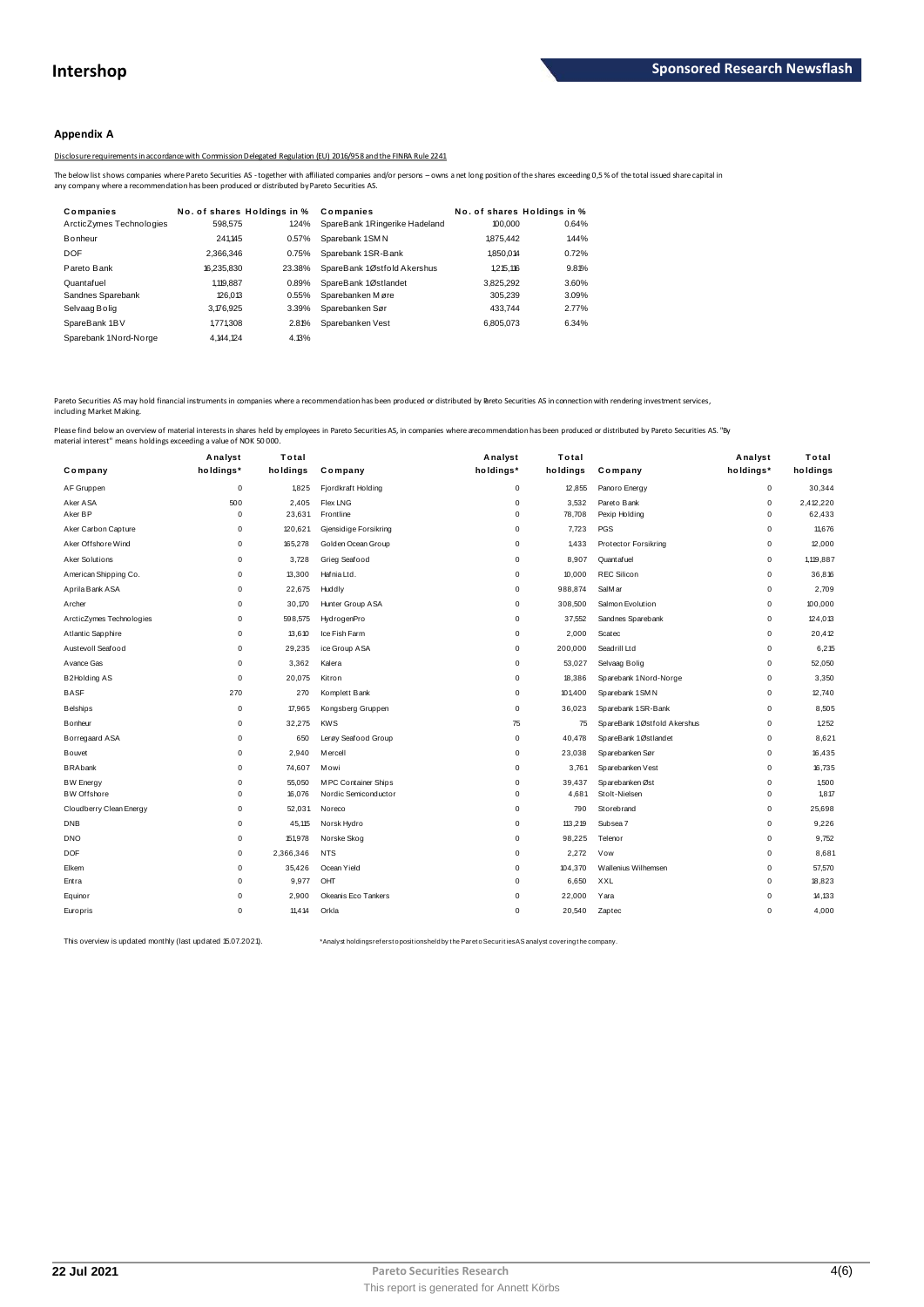## **Appendix B**

Disclosure requirements in accordance with Article 6(1)(c)(iii) of Commission Delegated Regulation (EU) 2016/958

Overview over issuers of financial instruments where Pareto Securities AS have prepared or distributed investment recommendation, where Paret Securities AS have been lead manager/co-lead manager or have rendered publicly known not immaterial investment banking services over the previous 12 months:

| 24SevenOffice Scandinavia              | <b>DLT</b>                       | Klaveness Combination Carriers ASA PetroTal         |                               |
|----------------------------------------|----------------------------------|-----------------------------------------------------|-------------------------------|
| 2G Energy                              | <b>EcoOnline</b>                 | <b>KLP</b>                                          | PHM Group                     |
| Advanzia Bank S.A.                     | <b>ELOP</b>                      | Komplett ASA                                        | PronofaAS                     |
| Africa Energy Corp Corp                | Endur ASA                        | Komplett Bank                                       | Proximar Seafood              |
| Aker ASA                               | Energean Israel Finance Ltd.     | Kraft Bank                                          | Pryme                         |
| Aker Clean Hydrogen                    | Enviv AS (Bookis)                | Lakers Holding AS                                   | Quant af uel                  |
| Aker Horizons                          | Fertiberia S.A.R.L.              | Lumarine AS                                         | <b>RECSilicon</b>             |
| AkershusEnergi                         | Fjordkraft Holding               | Maha Energy                                         | Saga Robotics                 |
| Akva Group                             | <b>Flexistore AS</b>             | Malorama Holding AS                                 | Salmon Evolution              |
| Alussa Energy Acquisition Corp (Freyr) | Funkwerk AG                      | Meltwater                                           | Scorpio Bulkers               |
| Arcane Crypto                          | Genel Energy                     | Mercell                                             | Seafire AB                    |
| Arctic Fish                            | Gjensidige Forsikring            | Mintra Group                                        | SFL Corporation Ltd           |
| ArendalsFossekompani                   | Golden Ocean Group               | Modex AS                                            | SGL TransGroup International  |
| Attensi                                | Goliath Offshore                 | <b>MPC Container Ships</b>                          | Siccar Point Energy           |
| <b>Belships</b>                        | Halodi RoboticsAS                | MutaresSE&Co.KGaA                                   | Skitude                       |
| Biolnvent                              | <b>Heimdall Power</b>            | Müller Medien GmbH (United Vertical Smart WiresInc. |                               |
| Biomega Group AS                       | HKN Energy Ltd                   | Navigator HoldingsLtd.                              | Strandline Resources Limited  |
| Bonheur                                | Hof set h BioCare                | <b>Navios</b>                                       | Talos Energy Inc              |
| Brooge Energy Limited                  | House of Control                 | Next BiometricsGroup                                | Tise AS                       |
| Bulk Infrastructure Holding            | Huddly                           | Nordic Halibut                                      | Trønderenergi AS              |
| <b>BWEnergy</b>                        | HydrogenPro                      | Norlandia Health & Care Group AS                    | VegfinansAS                   |
| <b>BWLPG</b>                           | Ice Group Scandinavia HoldingsAS | Norse Atlantic                                      | Viking ACQ1AS, SPAC           |
| CentralNic Group PLC                   | Idavang A/S                      | Norske Skog                                         | Vow                           |
| Circa Group                            | Inst abank ASA                   | Norwegian Block Exchange                            | <b>WatercirclesForsikring</b> |
| Cloudberry Clean Energy                | Kalera                           | OHT                                                 | West Coast Salmon             |
| CrayoNano AS                           | Kentech Global Plc               | Panoro Energy                                       | Wheel.me                      |
| Dampskibsselskabet NORDEN A/S          | Keppel FELS Limited              | Pelagia Holding AS                                  | XenetaAS                      |
| DigiPlex                               | Kistosplc.                       | PetroNor E&P                                        | Ørn Software (View Software)  |

This overview is updated monthly (this overview is for the period 31.06.2020 – 31.06.2021).

## **Appendix C**

Disclosure requirements in accordance with Article 6(3) of Commission Delegated Requlation (EU) 2016/958

| Distribution of recommendations |                |  |  |  |  |
|---------------------------------|----------------|--|--|--|--|
| Recommendation                  | % distribution |  |  |  |  |
| Buy                             | 67%            |  |  |  |  |
| Hold                            | 31%            |  |  |  |  |
| Sell                            | 2%             |  |  |  |  |

| Distribution of recommendations (transactions*) |                |  |  |  |  |
|-------------------------------------------------|----------------|--|--|--|--|
| Recommendation                                  | % distribution |  |  |  |  |
| Buy                                             | 93%            |  |  |  |  |
| Hold                                            | 7%             |  |  |  |  |
| Sell                                            | በ%             |  |  |  |  |

\* Companies under coverage with which Pareto Securities Group has on-going or completed public investment banking services in the

previous 12 months.

This overview is updated monthly (last updated 13.07.2021).